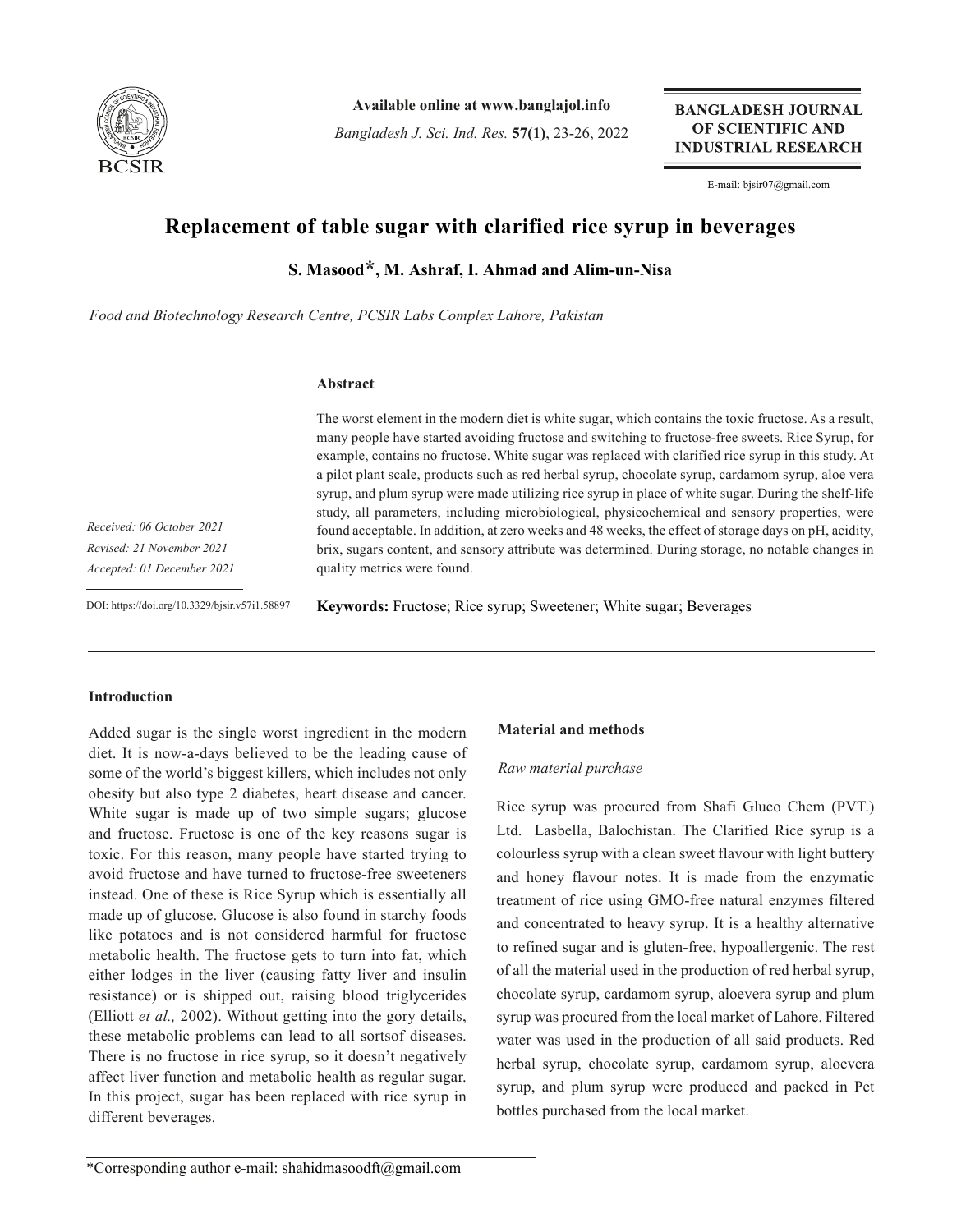All the studies were conducted in the food and biotechnology research centre of PCSIR laboratories complex Lahore with the financial assistance of Ministry of Science and Technology Pakistan.

#### *Methodology*

Forty-eight bottles of 750 ml of each product were stored at dry ambient conditions away from sunlight to study shelf life and quality evaluation. Each sample was analyzed after 15 days interval for the following mentioned parameters, as shown in Table I. Each time fresh bottles were opened for sensory evaluation (Meilgaard *et al.*, 2007) and chemical analysis as per methods described in AOAC, 2016 separately. The results of chemical and sensory analysis at firstweek and 48th week were discussed. All the works were done at the food pilot plant of PCSIR Labs Complex Lahore, Pakistan.

#### **Results and discussion**

White table sugars causing liver damage and increased cholesterol level in the body were successfully replaced with clarified rice syrup in daily used beverages like Red herbal syrup, chocolate syrup, cardamom syrup, aloevera syrup and plum syrup by replacement of table sugar with clarified rice syrup. Physicochemical and sensory evaluations of all the products were carried out for each product. Among physicochemical parameters pH, acidity, sugars, brix and antioxidants evaluation was carried out (Table I). The products prepared by replacing table sugar with rice syrup have a mild sweet taste and a unique mouthfeel that was liked very much, as shown in sensory evaluation. The products have the same good sensory characteristics as of conventional products. Productions of products were carried outat pilot plant scale. As per feedback proforma, consumers appreciated the products and raised demand for more developments regularly. The food processing industry of Pakistan has also purchased production technology from PCSIR. Some consumers also feltless sweetness in the final ready to use drink, particularly in squashes compared to conventional products. The issue was resolved by modifying the formulation in the very next trial. The prepared products with clarified rice syrup were also introduced to the industry producing beverages to create awareness for replacing sugar with clarified rice syrup in beverages. A good response was received from the industry.

**Table I. Analysis of different parameters of Clarified Rice Syrup**

|                          | Parameter            | Value             |  |  |  |  |
|--------------------------|----------------------|-------------------|--|--|--|--|
| 1.                       | Dextrose equivalent  | 60%               |  |  |  |  |
| 2.                       | <b>Brix</b>          | 80.2              |  |  |  |  |
| 3.                       | pH                   | 5.4               |  |  |  |  |
| $\overline{4}$ .         | <b>Total Protein</b> | $< 0.1 \%$        |  |  |  |  |
| 5.                       | Ash Contents         | $0.45\%$          |  |  |  |  |
| 6.                       | <b>Total Fat</b>     | $< 0.1 \%$        |  |  |  |  |
| 7.                       | Total carbohydrates  | 79%               |  |  |  |  |
| 8.                       | Dietary fiber        | $0\%$             |  |  |  |  |
| 9.                       | Sodium               | $< 10$ mg/100g    |  |  |  |  |
| 10.                      | Arsenic              | $< 10$ mg/100g    |  |  |  |  |
| 11.                      | Lead                 | $<$ 0.05 ppm      |  |  |  |  |
| 12.                      | Cadmium              | $<$ 0.05 ppm      |  |  |  |  |
| 13.                      | Mercury              | $~< 0.01$ ppm     |  |  |  |  |
| 14.                      | Energy               | $316$ kcal/g      |  |  |  |  |
| Microbiological analysis |                      |                   |  |  |  |  |
| 15.                      | Total plate counts   | $\leq 1000$ cfu/g |  |  |  |  |
| 16.                      | Total coliforms      | Not detected      |  |  |  |  |
| 17.                      | E. coli              | Not detected      |  |  |  |  |
| 18.                      | Yeasts               | $<$ 10 cfu/g      |  |  |  |  |
| 19.                      | Molds                | $\leq 10$ cfu/g   |  |  |  |  |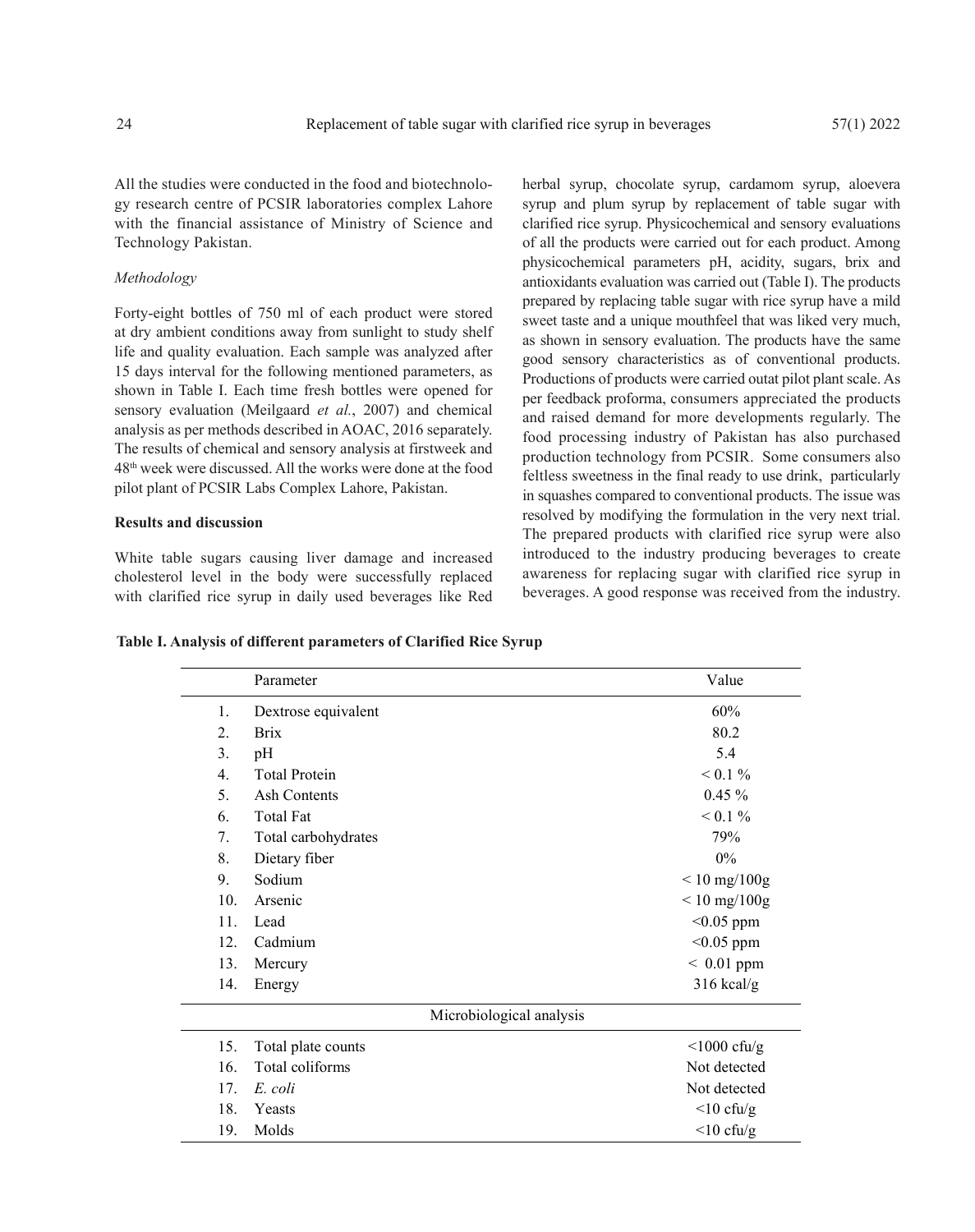| Sl. No. | Product         | pH   | Acidity | <b>Brix</b> | Reducing<br>Sugar | Non<br>Reducing<br>Sugar | Antioxidant<br>activity $\frac{6}{6}$<br>Inhibition) |
|---------|-----------------|------|---------|-------------|-------------------|--------------------------|------------------------------------------------------|
| 1.      | Red Syrup       | 5.35 | 0.12    | 67          | 66.2              | Nil                      | 44.0                                                 |
| 2.      | Plum syrup      | 3.85 | 0.31    | 65          | 64.4              | Nil                      | 54.0                                                 |
| 3.      | Chocolate syrup | 6.87 | 0.07    | 54.60       | 54.0              | Nil                      | 64.39                                                |
| 4.      | Cardamom Syrup  | 5.35 | 0.13    | 65          | 64.3              | Nil                      | 38.0                                                 |
| 5.      | Aloe Vera syrup | 4.30 | 0.16    | 65          | 64.3              | Nil                      | 82.9                                                 |
| 6.      | Falsa Squash    | 3.54 | 0.52    | 64          | 63.2              | Nil                      | 18.59                                                |

**Table II. Results of the chemical analysis of products produced by replacement of table sugar with clarified rice syrup at 0 weeks**

### **Table III. Results of the chemical analysis of Products produced by replacement of table sugar with clarified rice syrup at 48 week**

| S1. No. | Product         | pH   | Acidity | <b>Brix</b> | Reducing<br>Sugar | Non<br>Reducing<br>Sugar | Antioxidant<br>activity $\frac{6}{6}$<br>Inhibition) |
|---------|-----------------|------|---------|-------------|-------------------|--------------------------|------------------------------------------------------|
| 1.      | Red Syrup       | 5.45 | 0.11    | 67.4        | 66.3              | Nil                      | 42.0                                                 |
| 2.      | Plum syrup      | 3.90 | 0.30    | 65.7        | 64.6              | Nil                      | 50.0                                                 |
| 3.      | Chocolate syrup | 6.94 | 0.06    | 54.80       | 54.5              | Nil                      | 60.39                                                |
| 4.      | Cardamom Syrup  | 5.47 | 0.12    | 65.30       | 64.6              | Nil                      | 35.0                                                 |
| 5.      | Aloe Vera syrup | 4.44 | 0.15    | 65.50       | 64.6              | Nil                      | 79.0                                                 |
| 6.      | Falsa Squash    | 3.60 | 0.50    | 64.60       | 63.5              | Nil                      | 18.0                                                 |

The results of physicochemical parameters like pH, acidity, total soluble solids, sugars, antioxidants, sensory characteristics and shelf life of all said food products were determined at each week interval. There were no significant changes in the quality parameters from 0 weeks until 48 weeks, as shown in Table II and III. The overall increasing trend in pH was observed with the storage period.

The results show that acidity during the storage period decreased in syrup concentrates and increased the pH. The